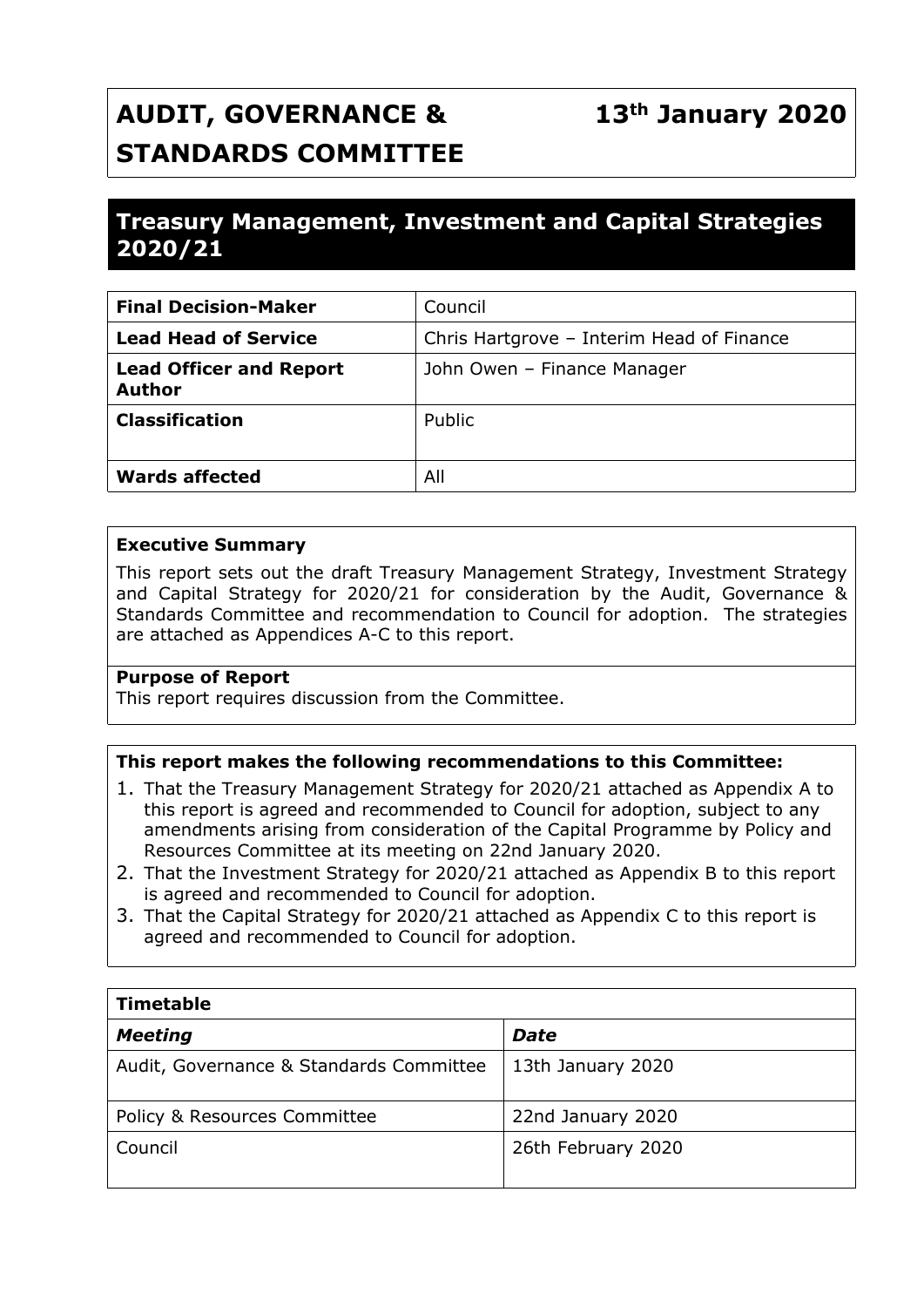# **Treasury Management, Investment and Capital Strategies 2020/21**

## **1. CROSS-CUTTING ISSUES AND IMPLICATIONS**

| <b>Issue</b>                                              | <b>Implications</b>                                                                                                                                                                                                                         | Sign-off                                                 |
|-----------------------------------------------------------|---------------------------------------------------------------------------------------------------------------------------------------------------------------------------------------------------------------------------------------------|----------------------------------------------------------|
| <b>Impact on</b><br><b>Corporate</b><br><b>Priorities</b> | The Treasury Management function ensures<br>the safeguarding of Council finances and the<br>liquidity of funds when liabilities become due to<br>support the Strategic Plan objectives.                                                     | <b>Interim Head</b><br>of Finance                        |
| <b>Cross</b><br><b>Cutting</b><br><b>Objectives</b>       | The report recommendations support the<br>achievements of the cross cutting objectives<br>embedded within the Strategic Plan.                                                                                                               | <b>Interim Head</b><br>of Finance                        |
| <b>Risk</b><br><b>Management</b>                          | Covered in Section 5 of this report.                                                                                                                                                                                                        | Interim Head<br>of Finance                               |
| <b>Financial</b>                                          | This report relates to the financial activities of<br>the Council in respect of Treasury Management<br>and specific financial implications are therefore<br>detailed within the body of the report.                                         | Section 151<br>Officer &<br>Finance<br>Team              |
| <b>Staffing</b>                                           | None.                                                                                                                                                                                                                                       | Interim Head<br>of Finance                               |
| Legal                                                     | The legal implications are detailed within the<br>body of the report which is compliant with<br>statutory and legal regulations such as the<br><b>CIPFA</b><br>Code<br>of<br>Practice<br>Treasury<br>on<br>Management in Local Authorities. | Team Leader<br>(Corporate<br>Governance),<br><b>MKLS</b> |
| <b>Privacy and</b><br>Data<br><b>Protection</b>           | None.                                                                                                                                                                                                                                       | Policy and<br>Information<br>Team                        |
| <b>Equalities</b>                                         | The recommendations do not propose a<br>change in service delivery therefore will not<br>require an Equalities Impact Assessment<br>(EIA).                                                                                                  | Policy &<br>Information<br>Manager                       |
| <b>Public</b><br><b>Health</b>                            | The recommendations will not negatively<br>impact on population health or that of<br>individuals.                                                                                                                                           | <b>Public Health</b><br>Officer                          |
| <b>Crime and</b><br><b>Disorder</b>                       | None.                                                                                                                                                                                                                                       | Interim Head<br>of Finance                               |
| <b>Procurement</b>                                        | None.                                                                                                                                                                                                                                       | Interim Head<br>of Finance                               |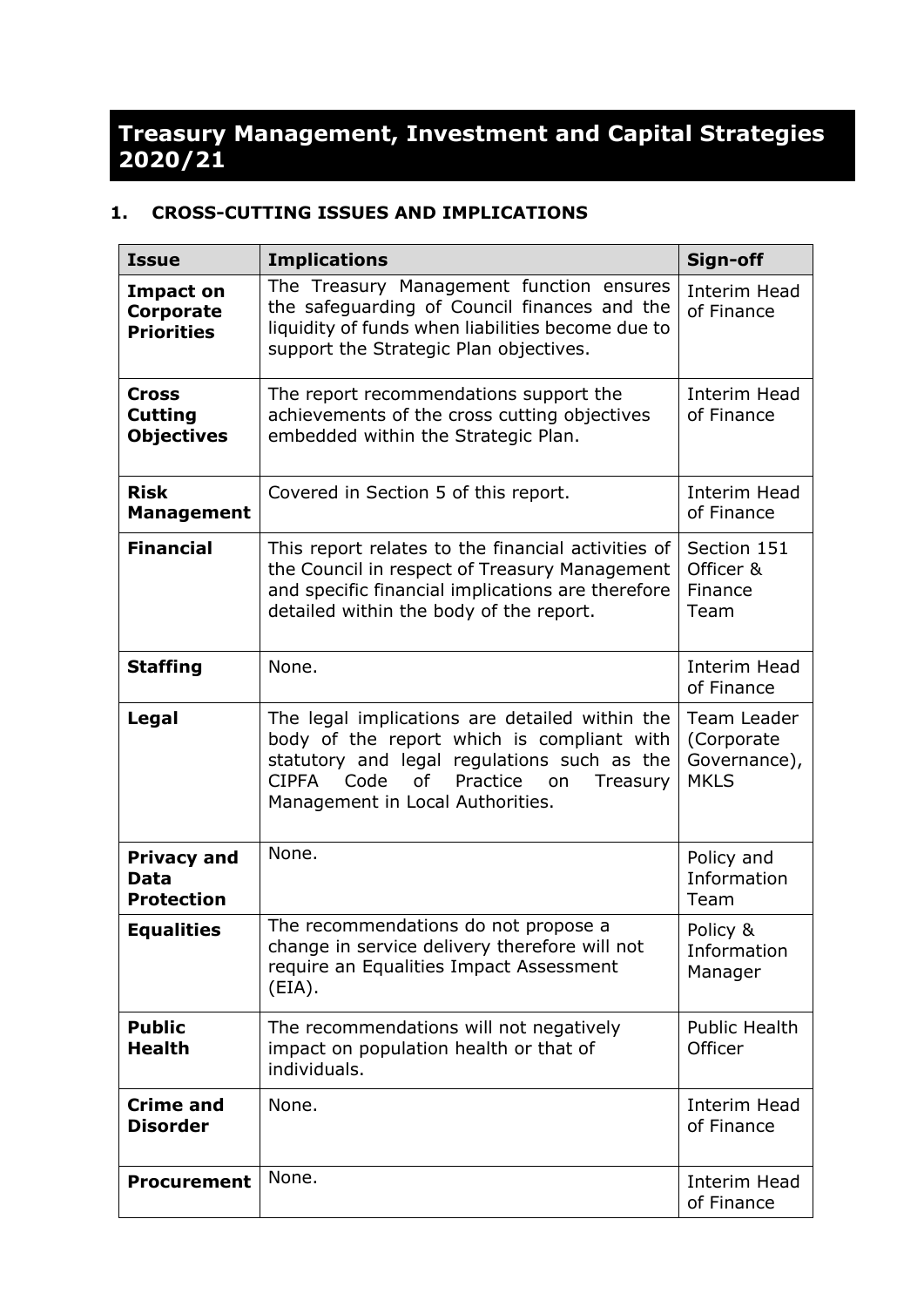#### **2. INTRODUCTION AND BACKGROUND**

- 2.1 The Council is required to operate a balanced budget, which broadly means that cash raised during the year must meet cash expenditure. The Treasury Management Strategy assists the Council in achieving this objective while maintaining value for money*.*
- 2.2 The first function of the Council's Treasury Management operation is to ensure that this cash flow is adequately planned, with cash being available when it is needed. Surplus monies are invested in low risk counterparties or instruments commensurate with the Council's low risk appetite, providing adequate liquidity initially before considering investment return.
- 2.3 The second function of the Treasury Management operation is the funding of the Council's capital plans. The capital plans provide a guide to the borrowing need of the Council, so this means longer term cash flow planning to ensure that the Council can meet its capital spending obligations. The management of longer-term cash may involve arranging long or short-term loans or using longer term cash flow surpluses. On occasion, any debt previously drawn may be restructured to meet Council risk or cost objectives.
- 2.4 The council has adopted the Treasury Management in Public Services: Code of Practice 2011 Edition ('the Code') issued by the Chartered Institute of Public Finance and Accountancy (CIPFA).
- 2.5 CIPFA defines Treasury Management as:

*"The management of the local authority's investments and cash flows, its banking, money market and capital market transactions; the effective control of the risks associated with those activities; and the pursuit of optimum performance consistent with those risks."*

- 2.6 The current 2019/20 Treasury Management Strategy (TMS) was reviewed by this Committee and agreed by Council in February 2019. The current Strategy is primarily to:
	- Utilise cash balances rather than loan debt to finance the capital programme in the short term, due to low investment returns and high counterparty risk in the current economic climate; and
	- Further diversify its portfolio, as far as is operationally feasible, ensuring that a combination of secured and unsecured investments is considered. Greater use of local authority investments will be used where the borrowers offer a high level of security.
- 2.7 A mid-year monitoring report was considered by this Committee at its November 2019 meeting. Essentially the Council is taking a similar stance with its Strategy for 2020/21, however as cash balances will be fully utilised by the end of 2019/20, the Council will be looking to its borrowing options.
- 2.8 The Treasury Management Strategy for 2020/21 is set out at **Appendix A** to this report. It is consistent with the requirements of the CIPFA and MHCLG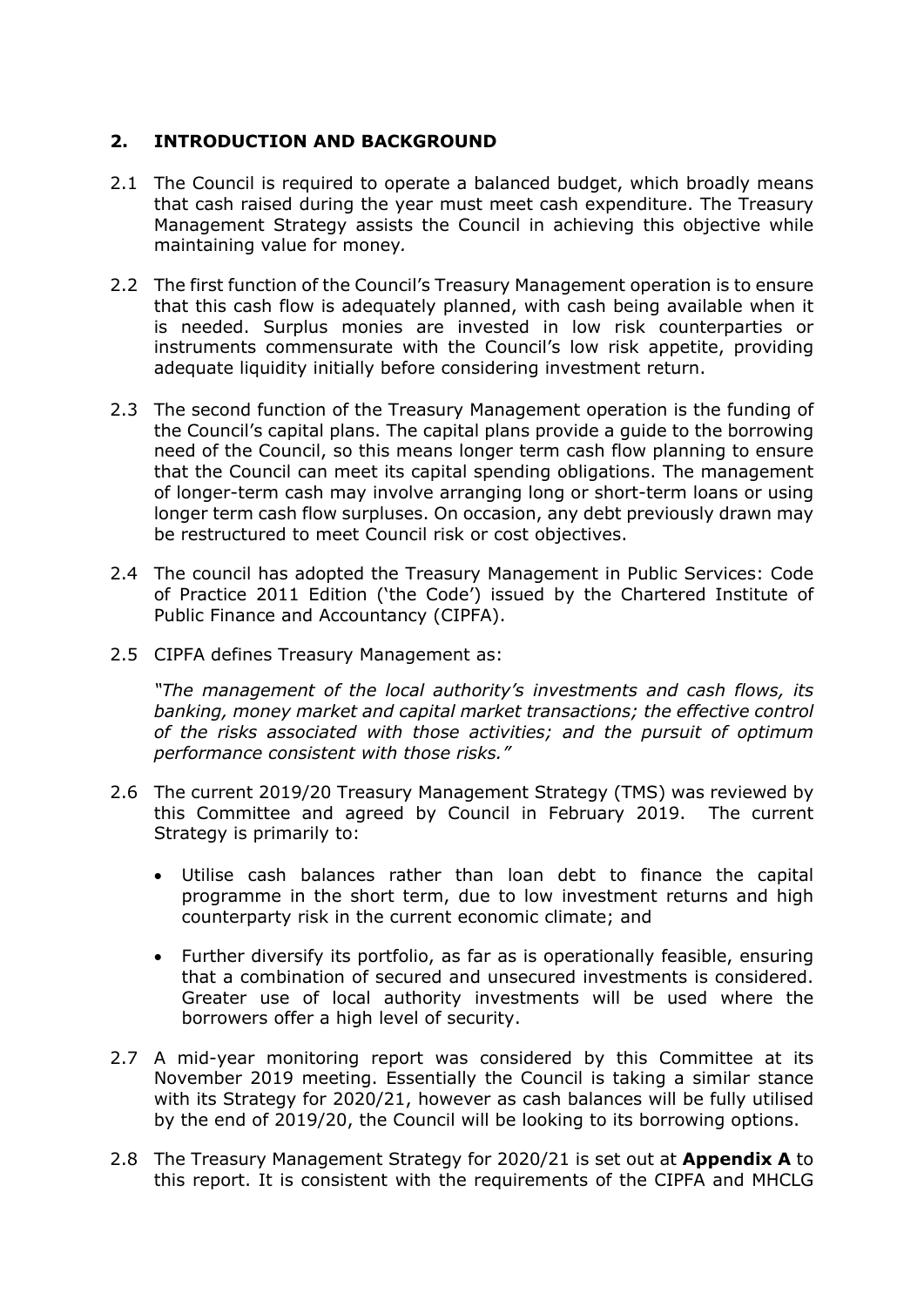and has been developed in line with currently approved spending and financing proposals.

- 2.9 CIPFA revised the 2011 edition of the Code in 2017, which ensures that local authorities also take into account the risks involved with non-treasury investments. CIPFA have therefore recommended that authorities development an Investment Strategy – **Appendix B** and a Capital Strategy - **Appendix C** which set out the Council's risk appetite and specific policies and arrangements for non-treasury investments.
- 2.10 The three strategy documents are linked and support the overall Medium Term Financial Strategy (MTFS), alluding to the risk appetites around capital investment priorities and funding decisions including borrowing. Below is an illustration of how these documents are linked:

Table A.

#### MTFS – covers governance, long term plans and financial resourcing



- 2.11 Current investments as at 31st December 2019 total £19.5m. A list of these can be found within **Appendix D**.
- 2.12 The Council has entered into a borrowing position during 2019/20, currently £7m, to fund its capital programme, which is likely to increase in 2020/21. Although the Council had cash in hand as at 31 December, borrowing has been required as it is expected that cash balances will reduce over the next three months.
- 2.13 The existing Treasury Management Strategy provided approval for a range of sources of borrowing, including the Public Works Loan Board. In the event, PWLB rates increased by 100 bps during 2019/20, which made local authority borrowing a more cost-effective source of finance. To date, borrowing has been short term and has been procured from other local authorities. A list of local authorities from which the Council has procured borrowing can also be found within **Appendix D**. The approach to borrowing will remain under review and longer term finance may be sought, if prudent to do so, from financial institutions and possibly the Municipal Bonds Agency (however there is no issuance from this at present). Whilst PWLB rates are currently higher than rates available elsewhere in the market, if this position were to change, PWLB borrowing would be considered again.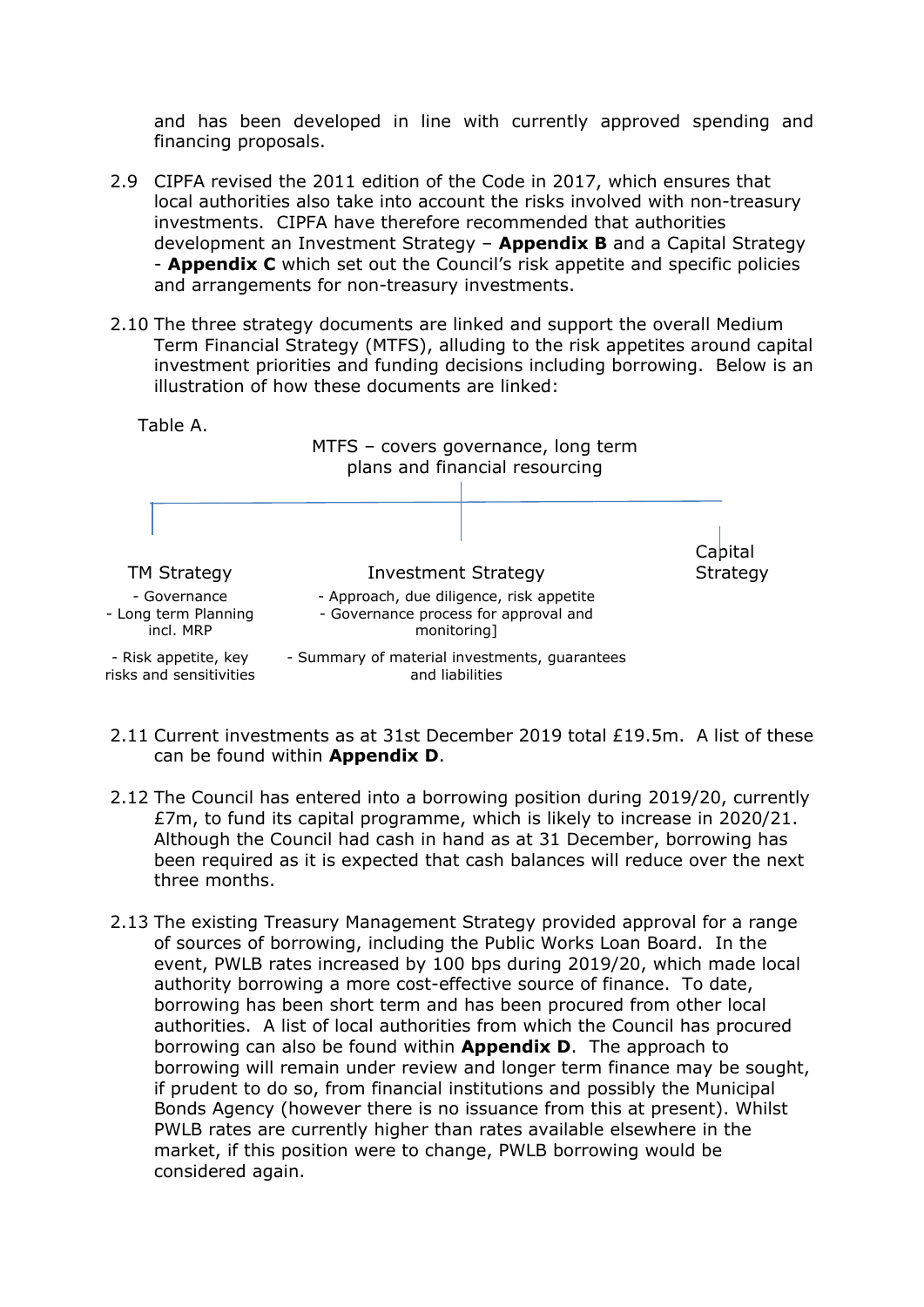- 2.14 The Policy & Resources Committee will consider a capital programme for the period 2020/21 to 2024/25 at its meeting on 22nd January 2020. The attached Strategy includes assumptions about the Capital Programme and it is not anticipated that the Capital Programme as finally agreed will differ significantly from these.
- 2.15 The following table shows the maximum prudential borrowing required to fund the draft capital programme. Internal borrowing will be fully utilised within 2019/20 programme and the Council will have to borrow externally from then on:

|                                                  | 2020/21  | 2021/22 | 2022/23 |
|--------------------------------------------------|----------|---------|---------|
|                                                  | £m       | £m      | £m      |
| Capital Programme                                | 35.291   | 19.691  | 16.664  |
| Other Funding Streams<br>(incl. New Homes Bonus) | (10.552) | (3.464) | (2.927) |
| Maximum Prudential<br>Borrowing                  | 24.739   | 16.227  | 13.737  |
| <b>Estimated Internal</b><br>Borrowing           | (0.530)  | (0.517) | (0.537) |
| <b>Expected Borrowing</b>                        | 24.209   | 15.710  | 13.200  |

#### **Investment Strategy**

- 2.16 The Investment Strategy focuses on service investments (supporting local services by lending or buying shares) and commercial investments (property investment to generate a profit).
- 2.17 The Council has made one loan to Kent Savers for £25,000 in 2017/18 which is repayable in 2022/23 at an interest rate of 1%. A loan to Cobtree Manor Estates Trust has been agreed in 2019/20 for an amount of £323,000 repayment over 5 years at an annual interest rate of 3%. However, a loan to Maidstone Property Holdings Limited may also be made in the near future for which the interest rate applicable would be at commercial rates. There is a provision for such service loans of £1 million.
- 2.18 The Council does not currently have any investments in property that are considered to be purely commercial in nature. Acquisitions are limited to properties situated within the borough, with the intention of supporting the local community, housing and regeneration objectives rather than for the exclusive purpose of generating profits. All property investments are therefore classified as general fund capital projects.

#### **Capital Strategy**

- 2.19 The capital strategy gives a high-level overview of how capital expenditure, capital financing and treasury management activity contribute to the provision of local public services along with an overview of how associated risk is managed and the implications for future financial sustainability.
- 2.20 The strategy forms part of the Council's integrated revenue, capital and balance sheet planning and requires annual approval by full Council. It sets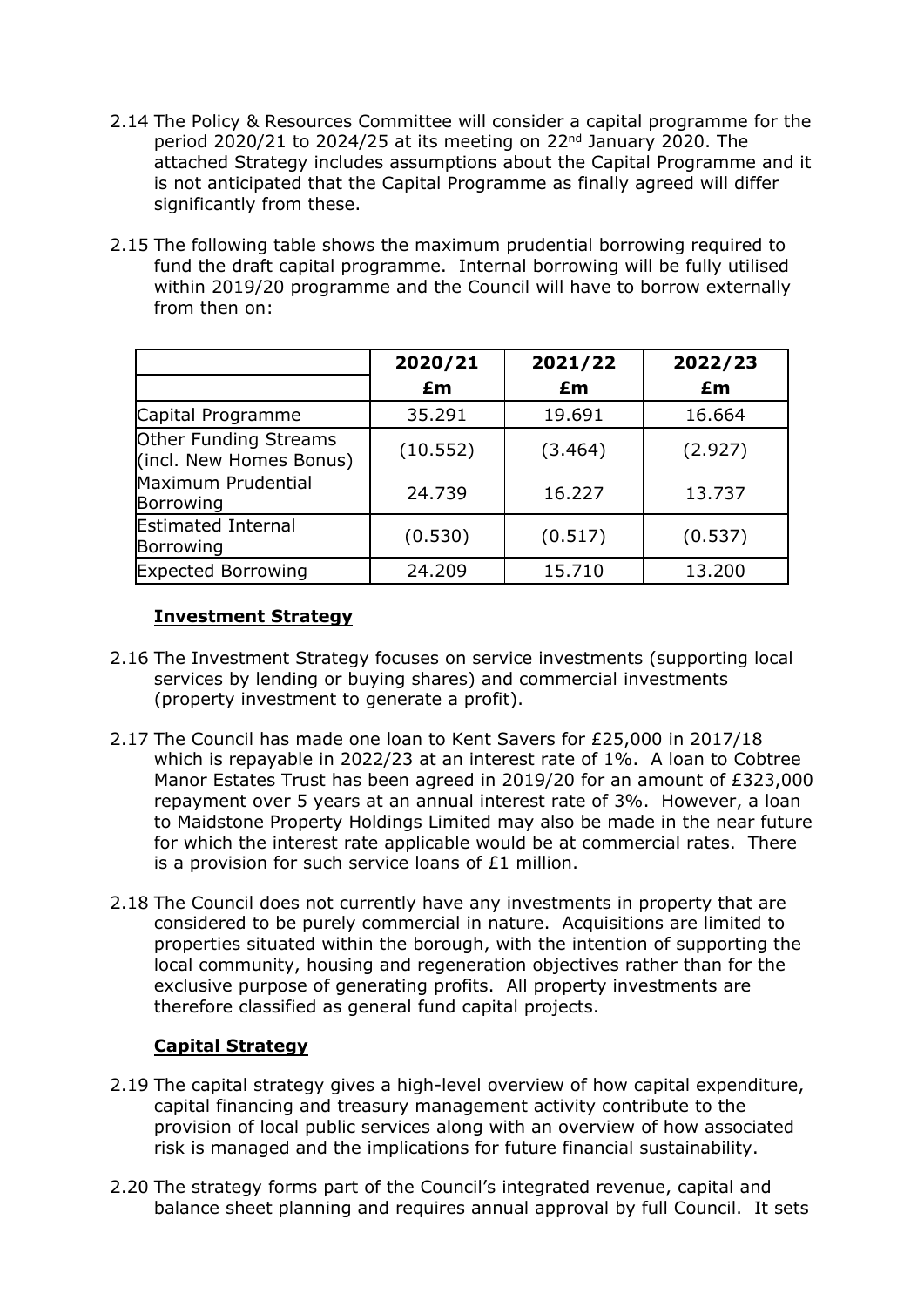out the long term context in which capital expenditure and investment decisions are made, and considers risk, reward and impact on the achievement of the Council's priority outcomes identified within the strategic plan.

2.21 A revised Capital Strategy was brought to this Committee on 30<sup>th</sup> July 2019 and agreed by Council on 25<sup>th</sup> September 2019. The strategy for 2020/21 is an update of this with the latest capital proposal plans for the Council.

## **3. AVAILABLE OPTIONS**

- 3.1 **Option 1:** The Committee could decide not to recommend the strategies to Council. The Council must adopt strategies for 2020/21 and should the Committee decide not to recommend it would need to recommend an alternative to Council. The strategies are in line with the necessary codes and practice guides and take a low risk approach favouring liquidity and security over return. As such the approach set out within the strategy is considered suitable for this Council*.*
- 3.2 **Option 2:** Subject to any legal obligations placed upon the Council, the Committee could amend the strategies prior to recommendation to Council. The Committee would need to provide Council with detailed reasons for the amendments and the risks and benefits that the proposed amendments provide in order for the Council to make a fully informed decision on the recommendation.
- 3.3 **Option 3:** The Committee could agree the attached strategies and recommend them to Council. The attached strategies have been produced in line with current guidance from CIPFA and the Ministry of Housing for Communities and Local Government (MHCLG). They have also been developed in line with advice and guidance from the Council's Treasury Management Advisors.

#### **4. PREFERRED OPTION AND REASONS FOR RECOMMENDATIONS**

- 4.1 The recommended option is Option 3, to recommend to Council the Treasury Management Strategy, Investment Strategy and the Capital Strategy for 2020/21.
- 4.2 As stated above, the proposed strategy has been produced in line with current guidance from CIPFA and the Ministry of Housing for Communities and Local Government (MHCLG).

#### **5. RISK**

5.1 Detailed risk management policies are included within the Treasury Management Practices and have been included in both investment strategies and capital strategies to which the Council adheres to. A brief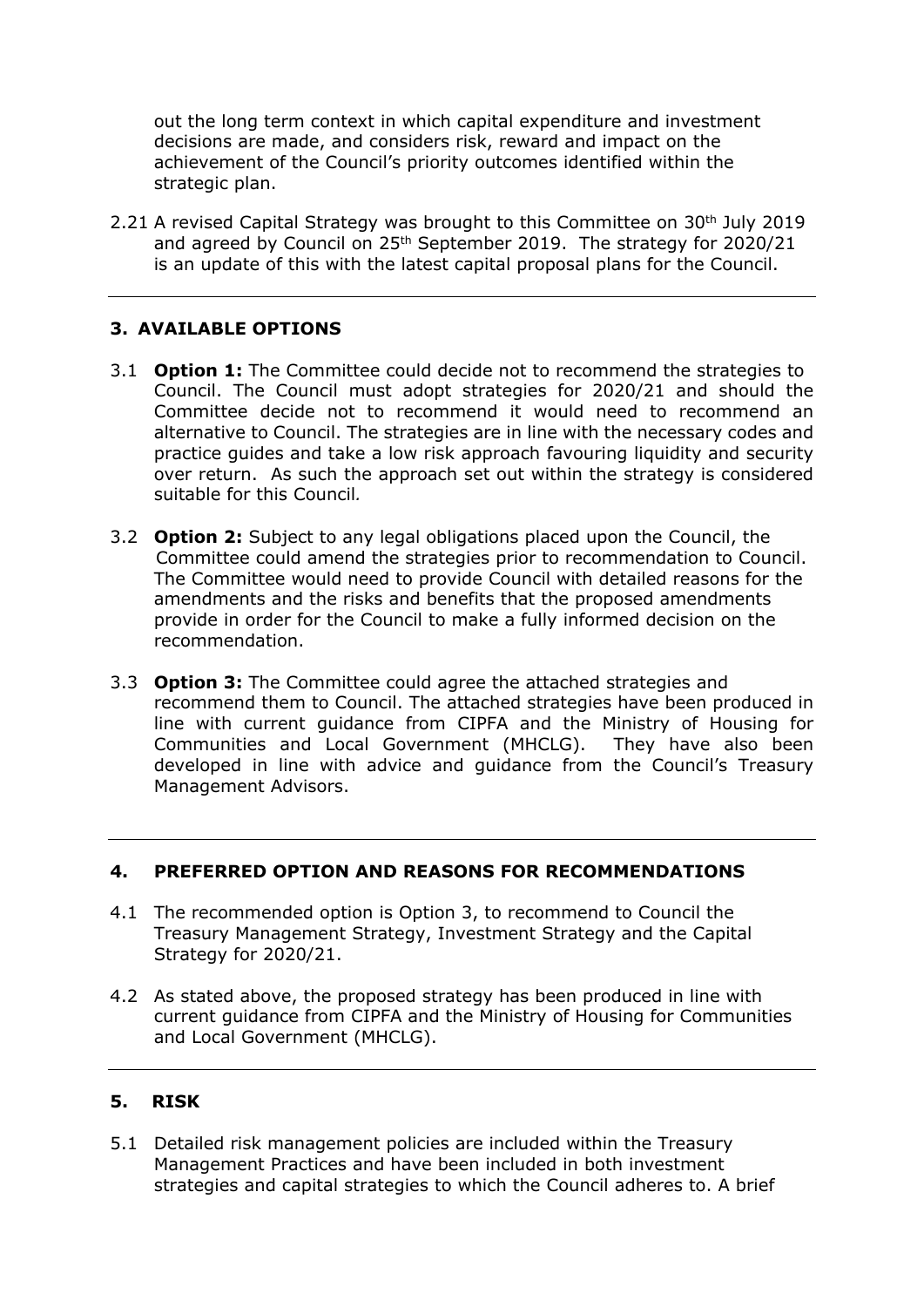description of these risks along with the Council's actions to mitigate these risks are as follows:

**Liquidity Risk** - Liquidity risk is the risk that cash will not be available when it is required. The Council has sufficient standby facilities to ensure that there is always sufficient liquidity to deal with unexpected occurrences. The Council also has an overdraft facility with Lloyds Bank of £500,000 plus the option of short-term borrowing.

**Interest Rate Risk** - Interest rate risk is the risk that unexpected changes in interest rates expose the Council to greater costs or a shortfall in income than have been budgeted for. This risk is mitigated by borrowing and lending on a fixed rate basis. The Council will also seek to minimise this risk by seeking expert advice on forecasts of interest rates from treasury management consultants and agreeing with them its strategy for the coming year for the investment and debt portfolios. It will also determine appropriate limits and trigger points which are set out in the annual Treasury Management Strategy.

**Exchange Rate Risk** - Exchange rate risk is the risk that unexpected changes in exchange rates expose the Council to greater costs or a shortfall in income than have been budgeted for. The Council has a minimal exposure to exchange rate risk as it has no powers to enter into loans or investments in foreign currency for treasury management purposes.

**Inflation Risk** - Inflation risk is the risk that unexpected changes in inflation expose the Council to greater costs or a shortfall in income than have been budgeted for. Inflation both current and projected will form part of the debt and investment decision-making criteria both within the strategy and operational considerations.

**Credit and Counterparty Risk** - Credit and counter-party risk is the risk of failure by a third party to meet its contractual obligations under an investment, loan or other commitment, especially one due to deterioration in its creditworthiness, which causes the Council an unexpected burden on its capital or revenue resources. Treasury management staff will add or delete counterparties to/from the approved counterparty list in line with the policy on criteria for selection of counterparties. Due to volatility of the financial market, Treasury Management staff will use information from various sources, e.g. brokers, Treasury Management Consultants and other local Authority experience to determine the credit worthiness of an institution and to decide if funds are at risk and agree best course of action with Director of Finance & Business Improvement.

**Refinancing Risk** - Refinancing risk is the risk that when loans or other forms of capital financing mature, that they cannot be refinanced where necessary on terms that reflect the assumptions made in formulating revenue and capital budgets. The Council currently borrows to fund a portion of its capital programme and will continue to do so in the coming years. In considering the affordability of its capital plans, the Council will consider all the resources currently available/estimated for the future together with the totality of its capital plans, revenue income and revenue expenditure forecasts for the forthcoming year and the two following years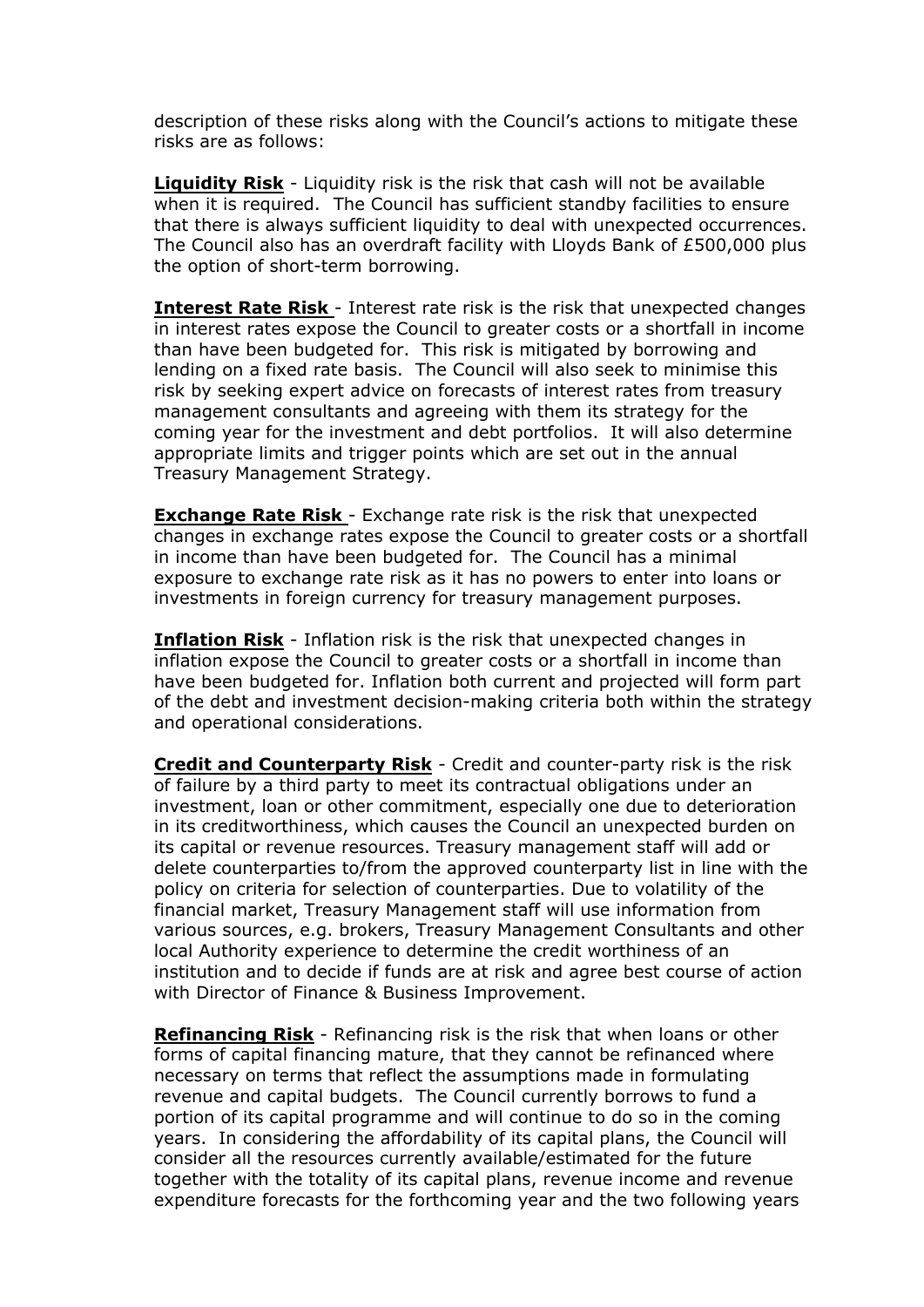and the impact these will have on council tax. It will also take into account affordability in the longer term beyond this three year period.

**Legal and Regulatory Risk** - Legal and regulatory risk is the risk that either the Council, or a third party which it is dealing with in its treasury management activities, acts outside of its legal powers or regulatory requirements and as a result the Council incurs loss. The treasury management activities of the Council shall comply fully with legal statute, guidance, Codes of Practice and the regulations of the Council. The Authority will provide written evidence of its powers and authorities to any counterparty that requests us to do so. Counterparties will also provide their details to the Authority as a matter of course.

**Fraud, Error and Corruption Risk** - Fraud, error and corruption risk is the risk that the Council may fail to employ adequate systems, procedures and other arrangements which identify and prevent losses through such occurrences. The Council will seek to ensure an adequate division of responsibilities and maintenance at all times of an adequate level of internal checks which minimises such risks along with maintaining records of all treasury management transactions so that there is a full audit trail and evidence of the appropriate checks being carried out. Delegated members of staff have the responsibility for the treasury management function for the Council and the Director of Finance & Business Improvement authorises who these are. The Council also has a Fidelity Guarantee insurance policy with Zurich Insurance which covers against loss of cash through fraud or dishonesty of employees.

**Risk Appetite** – The Council takes a slightly higher risk with its nontreasury investments compared to its treasury management investments due to the fact that treasury investments are mainly maintaining funds in high security instruments for when they are required and non-treasury decisions are for service delivery where there is a different risk profile.

#### **6. CONSULTATION RESULTS AND PREVIOUS COMMITTEE FEEDBACK**

6.1 None.

#### **7. NEXT STEPS: COMMUNICATION AND IMPLEMENTATION OF THE DECISION**

7.1 This report will be considered by Council at its meeting on 26<sup>th</sup> February 2020*.*